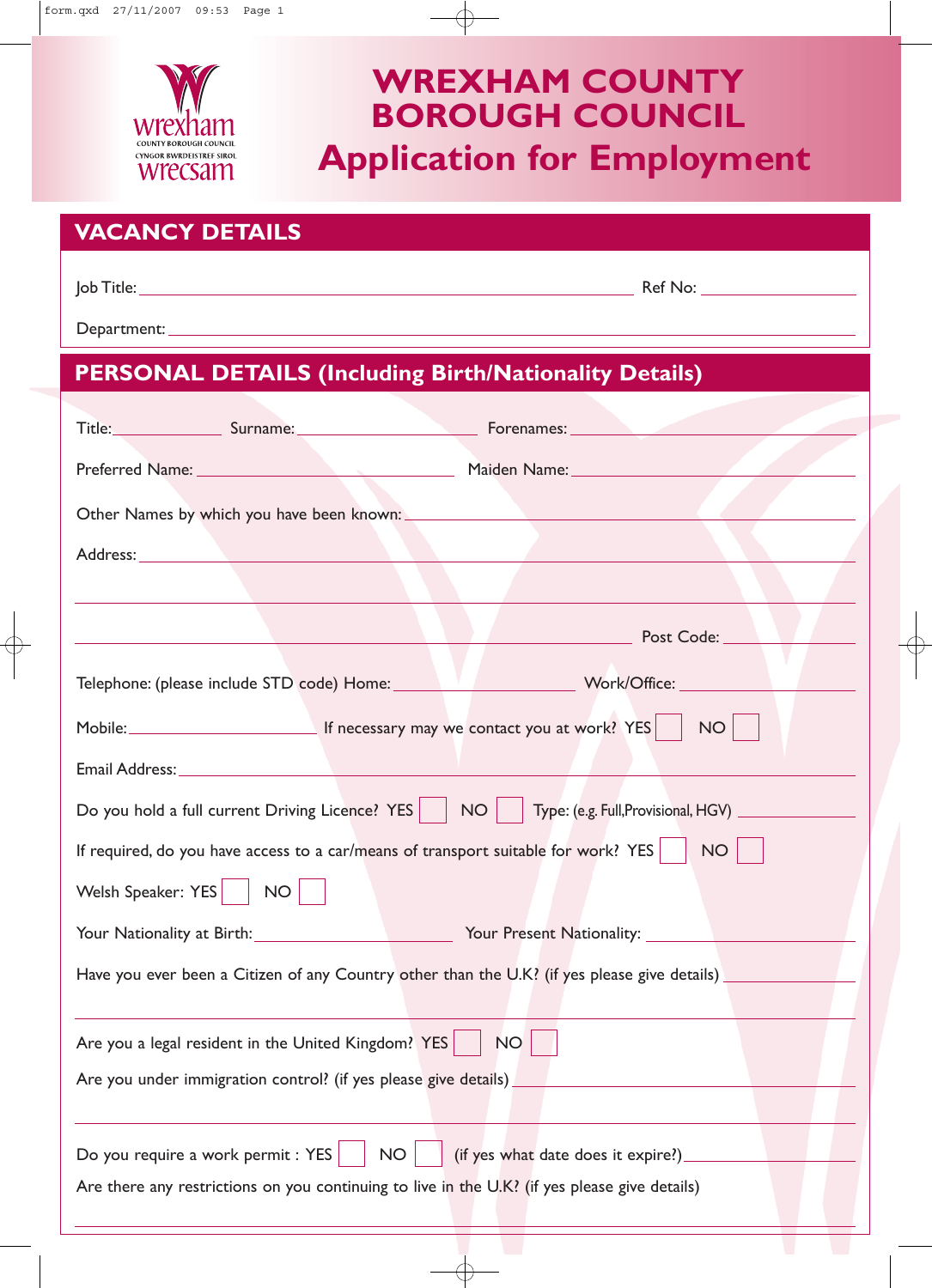|                                                                                                                        | <b>DETAILS OF CURRENT EMPLOYMENT</b> (or last Employment if Unemployed)                                                                                                                                 |
|------------------------------------------------------------------------------------------------------------------------|---------------------------------------------------------------------------------------------------------------------------------------------------------------------------------------------------------|
|                                                                                                                        |                                                                                                                                                                                                         |
|                                                                                                                        |                                                                                                                                                                                                         |
|                                                                                                                        |                                                                                                                                                                                                         |
|                                                                                                                        |                                                                                                                                                                                                         |
| <u> 1989 - Johann Barn, mars ann an t-Amhain ann an t-Amhain an t-Amhain an t-Amhain an t-Amhain an t-Amhain an t-</u> | Employers Tel No.(include STD Code) __________________                                                                                                                                                  |
|                                                                                                                        |                                                                                                                                                                                                         |
|                                                                                                                        | Brief Description of Main Duties and Responsibilities: _________________________<br><u> 1989 - John Marie Barn, mars and de Barn, mars and de Barn, mars and de Barn, mars and de Barn, mars and de</u> |
|                                                                                                                        |                                                                                                                                                                                                         |
|                                                                                                                        |                                                                                                                                                                                                         |
|                                                                                                                        |                                                                                                                                                                                                         |
| <b>ABSENCES</b>                                                                                                        |                                                                                                                                                                                                         |
| Absences from work due to ill health in the last 3 years - Please state:                                               |                                                                                                                                                                                                         |
|                                                                                                                        |                                                                                                                                                                                                         |
|                                                                                                                        | You may wish to provide any further information about your absences:                                                                                                                                    |
| Please note: Any offer of employment is subject to medical confirmation of fitness for work                            |                                                                                                                                                                                                         |
| <b>PREVIOUS EMPLOYMENT (most recent first)</b>                                                                         |                                                                                                                                                                                                         |
|                                                                                                                        | Employer's Name, full Postal Address and Full Tel No incl STD code: _____________                                                                                                                       |
|                                                                                                                        |                                                                                                                                                                                                         |
|                                                                                                                        |                                                                                                                                                                                                         |
|                                                                                                                        |                                                                                                                                                                                                         |
|                                                                                                                        |                                                                                                                                                                                                         |
|                                                                                                                        |                                                                                                                                                                                                         |
|                                                                                                                        |                                                                                                                                                                                                         |
|                                                                                                                        |                                                                                                                                                                                                         |
|                                                                                                                        |                                                                                                                                                                                                         |

₩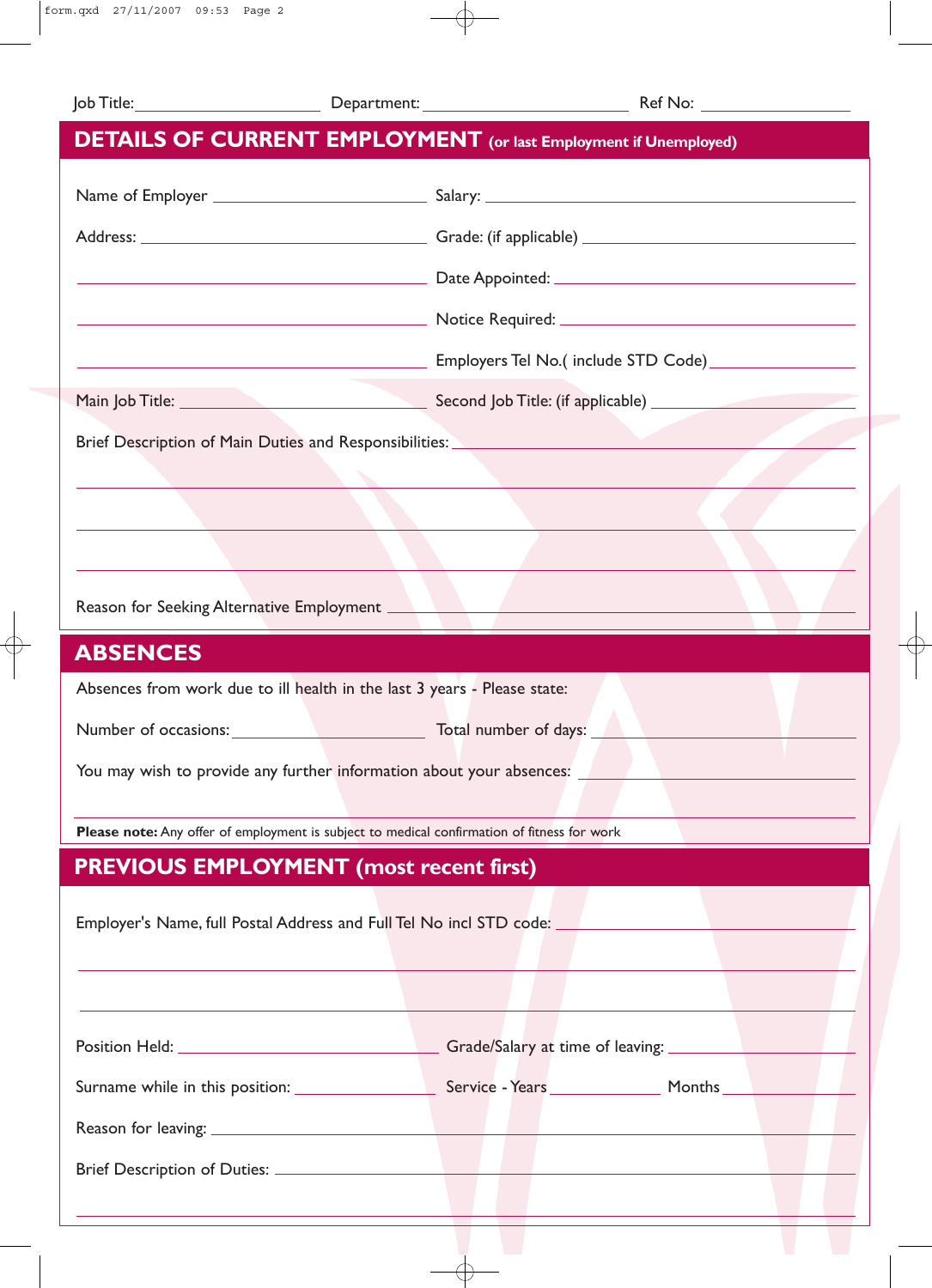| <b>PREVIOUS EMPLOYMENT (cont'd)</b>                                                                                   |  |                              |  |  |
|-----------------------------------------------------------------------------------------------------------------------|--|------------------------------|--|--|
|                                                                                                                       |  |                              |  |  |
|                                                                                                                       |  |                              |  |  |
|                                                                                                                       |  |                              |  |  |
|                                                                                                                       |  |                              |  |  |
|                                                                                                                       |  |                              |  |  |
|                                                                                                                       |  |                              |  |  |
|                                                                                                                       |  |                              |  |  |
| the contract of the contract of the contract of the contract of the contract of the contract of the contract of       |  |                              |  |  |
|                                                                                                                       |  |                              |  |  |
| Employer's Name, full Postal Address and Full Tel No incl STD code: _____________                                     |  |                              |  |  |
| the contract of the contract of the contract of the contract of the contract of the contract of the contract of       |  |                              |  |  |
|                                                                                                                       |  |                              |  |  |
|                                                                                                                       |  |                              |  |  |
| Surname while in this position: Service - Years Months Months                                                         |  |                              |  |  |
|                                                                                                                       |  |                              |  |  |
|                                                                                                                       |  |                              |  |  |
|                                                                                                                       |  |                              |  |  |
|                                                                                                                       |  |                              |  |  |
|                                                                                                                       |  |                              |  |  |
|                                                                                                                       |  |                              |  |  |
|                                                                                                                       |  |                              |  |  |
|                                                                                                                       |  |                              |  |  |
|                                                                                                                       |  |                              |  |  |
|                                                                                                                       |  |                              |  |  |
|                                                                                                                       |  |                              |  |  |
|                                                                                                                       |  |                              |  |  |
|                                                                                                                       |  |                              |  |  |
| <u> 1989 - Johann Stoff, deutscher Stoff, der Stoff, der Stoff, der Stoff, der Stoff, der Stoff, der Stoff, der S</u> |  | and the contract of the con- |  |  |

 $\overline{\oplus}$ 

 $\pm$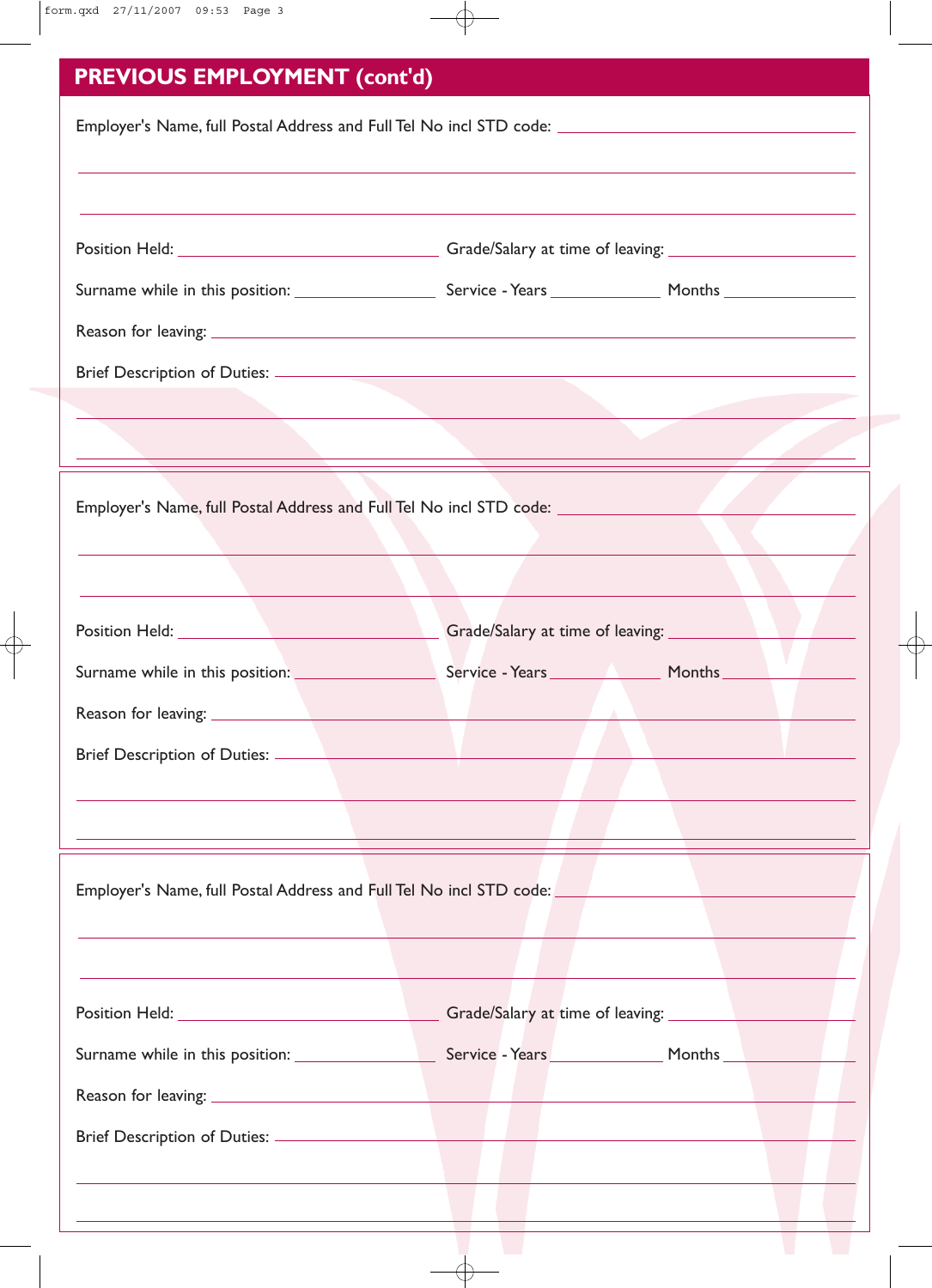| <b>BREAKS IN EMPLOYMENT (most recent first)</b> |          |         |  |  |  |  |
|-------------------------------------------------|----------|---------|--|--|--|--|
| Date From:                                      | Date To: | Reason: |  |  |  |  |
|                                                 |          |         |  |  |  |  |
|                                                 |          |         |  |  |  |  |
|                                                 |          |         |  |  |  |  |
|                                                 |          |         |  |  |  |  |
|                                                 |          |         |  |  |  |  |
|                                                 |          |         |  |  |  |  |

 $\phi$ 

| <b>EDUCATIONAL/PROFESSIONAL &amp; VOCATIONAL QUALIFICATIONS</b> |  |                                    |                                                            |  |  |  |
|-----------------------------------------------------------------|--|------------------------------------|------------------------------------------------------------|--|--|--|
|                                                                 |  | Name of School/College/University: | Major subjects studied,<br>examinations taken and results: |  |  |  |
|                                                                 |  |                                    |                                                            |  |  |  |
|                                                                 |  |                                    |                                                            |  |  |  |
|                                                                 |  |                                    |                                                            |  |  |  |
|                                                                 |  |                                    |                                                            |  |  |  |
|                                                                 |  |                                    |                                                            |  |  |  |
|                                                                 |  |                                    |                                                            |  |  |  |
|                                                                 |  |                                    |                                                            |  |  |  |
|                                                                 |  |                                    |                                                            |  |  |  |
|                                                                 |  |                                    |                                                            |  |  |  |

| <b>MEMBERSHIP OF PROFESSIONAL BODIES</b> |  |                                        |  |  |  |  |                          |
|------------------------------------------|--|----------------------------------------|--|--|--|--|--------------------------|
| Full Name of Professional Body           |  | Date obtained: Membership status/level |  |  |  |  | <b>Membership Number</b> |
|                                          |  |                                        |  |  |  |  |                          |
|                                          |  |                                        |  |  |  |  |                          |

| <b>ARE YOU STUDYING AT PRESENT? (If so give details)</b> |                                       |  |                                                             |  |                                          |  |  |  |
|----------------------------------------------------------|---------------------------------------|--|-------------------------------------------------------------|--|------------------------------------------|--|--|--|
| Subject:                                                 | Where studied<br>(e.g. College name): |  | Qualification expected (if any)<br>including Awarding Body: |  | When do you expect to<br>complete this?: |  |  |  |
|                                                          |                                       |  |                                                             |  |                                          |  |  |  |
|                                                          |                                       |  |                                                             |  |                                          |  |  |  |
|                                                          |                                       |  |                                                             |  |                                          |  |  |  |
|                                                          |                                       |  |                                                             |  |                                          |  |  |  |

 $\overline{\varphi}$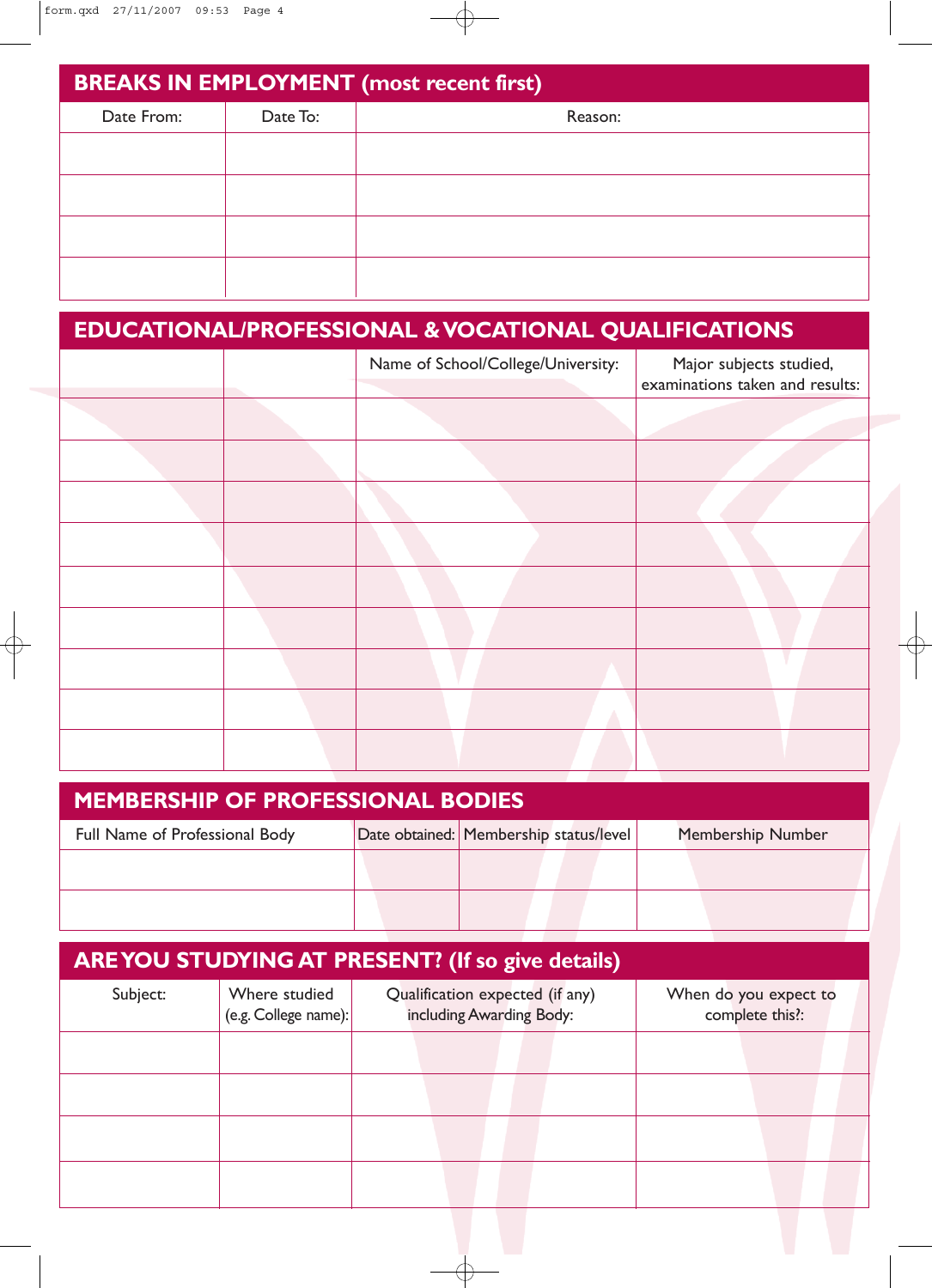### **EXPERIENCE**

Please state how your experience matches the requirements of this vacancy. Use the job description and person specification as your guide. Attach a continuation sheet if necessary. **(A curriculum Vitae is not acceptable).**

## **CRIMINAL RECORDS & EMPLOYMENT**

Have you been convicted of any criminal offence (including driving offences) other than those regarded as "spent under the Rehabilitation of Offenders Act 1974?

|--|

If yes, please give details:

If the post you are applying for is subject to a Criminal Records Bureau (C.R.B) disclosure there will be additional information in the recruitment pack for you to read.

However if the job you are applying for involves access to children, the elderly or other vulnerable adults, **'which require you to disclose all criminal convictions'** and you are offered employment you would be asked to **give your consent** for Wrexham County Borough Council to request a standard or Enhanced Disclosure (as appropriate) from the Criminal Records Bureau.

Any information received from the Criminal Records Bureau would be taken into account in considering whether or not to confirm any employment to you.

#### **RELATIONSHIP TO ELECTED MEMBERS OR EMPLOYEES OF THE COUNCIL**

In order to ensure that all persons involved in selecting staff are objective, we need to know if you are related to or have a close personal relationship, e.g. share a home, with an Elected Member or employee of Wrexham Borough Council. **Please Note:** If you contact any Member/Officer of the Council with a view to gaining their support for your appointment, this will automatically disqualify you.

Name

Position held:

Place of Work:

Relationship: